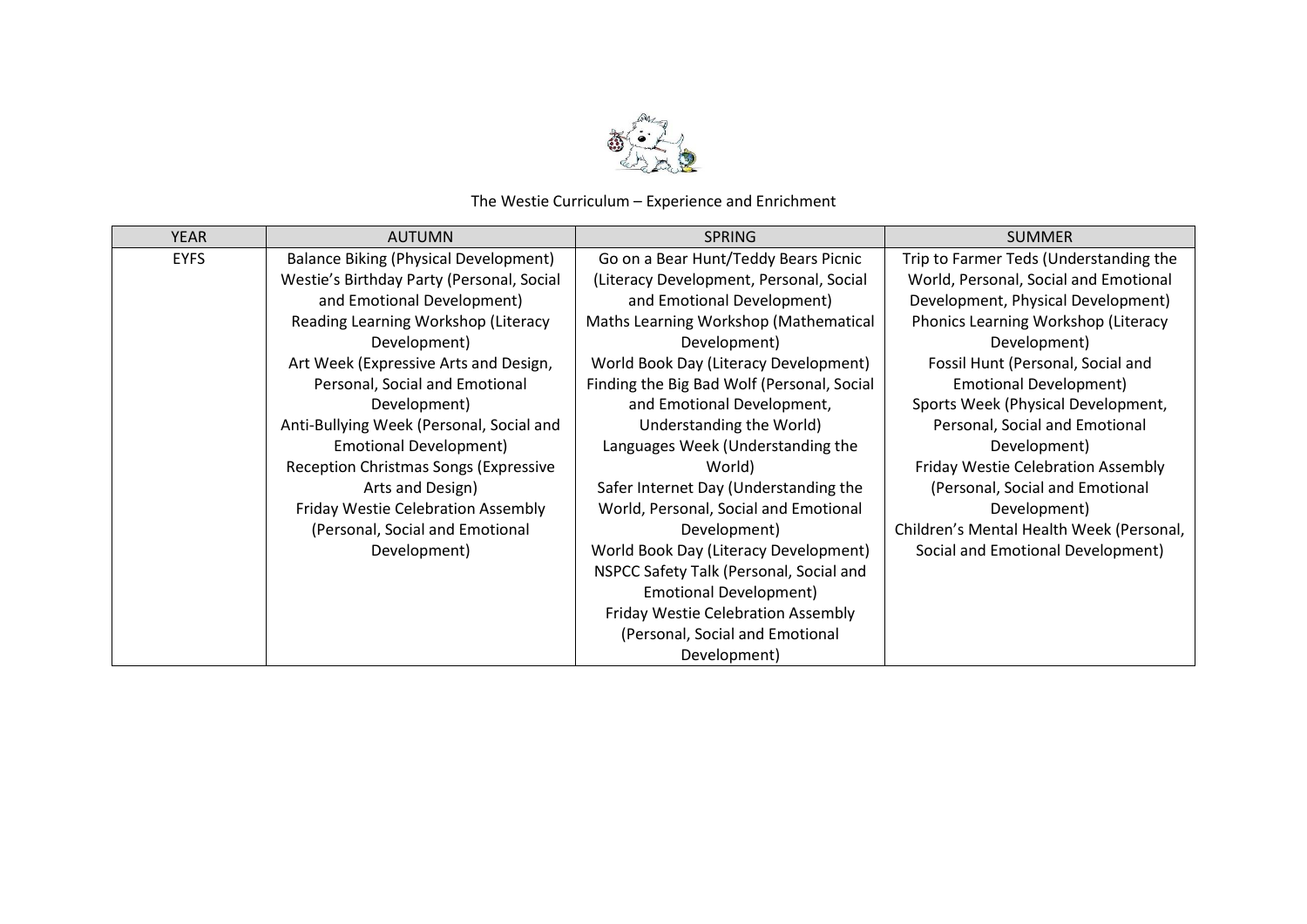| YEAR 1            |                                         |                                          |                                           |
|-------------------|-----------------------------------------|------------------------------------------|-------------------------------------------|
|                   | Sankey Valley Park (Science, English)   | Sankey Valley Park (Science, English)    | Sankey Valley Park (Science, English)     |
|                   | Art Week (Art, PSHE)                    | Forest School (Geography, PSHE, Science) | Knowsley Safari Park (Science,            |
|                   | Anti-Bullying Week (PSHE)               | Languages Week (MfL)                     | Geography)                                |
|                   | KS1 Christmas Show (Music)              | Safer Internet Day (Computing, PSHE)     | Sports Week (PE, PSHE)                    |
|                   | Friday Westie Celebration Assembly      | World Book Day (English)                 | Friday Westie Celebration Assembly        |
|                   | (PSHE)                                  | <b>NSPCC Safety Talk (PSHE)</b>          | (PSHE)                                    |
|                   |                                         | Year 1 Music Club (Music)                | Children's Mental Health Week (PSHE)      |
|                   |                                         | Friday Westie Celebration Assembly       |                                           |
|                   |                                         | (PSHE)                                   |                                           |
|                   |                                         |                                          |                                           |
|                   |                                         |                                          |                                           |
| YEAR <sub>2</sub> | Sankey Valley Park (Science, Geography) | Residential Tattenhall (PSHE, Geography, | Sankey Valley Park (Science, Geography)   |
|                   | Mosques Visit (RE)                      | Science, Art, PE)                        | Sports Week (PE, PSHE)                    |
|                   | Art Week (Art, PSHE)                    | St Philips Church (RE, Geography)        | Ukulele Club (Music)                      |
|                   | Anti-Bullying Week (PSHE)               | Dentist/School Nurse (PSHE, Science)     | <b>Friday Westie Celebration Assembly</b> |
|                   | Friday Westie Celebration Assembly      | Safety Central (PSHE, Keeping Safe)      | (PSHE)                                    |
|                   | (PSHE)                                  | Languages Week (MfL)                     | Children's Mental Health Week (PSHE)      |
|                   |                                         | Safer Internet Day (Computing, PSHE)     |                                           |
|                   |                                         | World Book Day (English)                 |                                           |
|                   |                                         |                                          |                                           |
|                   |                                         | <b>NSPCC Safety Talk (PSHE)</b>          |                                           |
|                   |                                         | Ukulele Club (Music)                     |                                           |
|                   |                                         | Friday Westie Celebration Assembly       |                                           |
|                   |                                         | (PSHE)                                   |                                           |
|                   |                                         |                                          |                                           |
|                   |                                         |                                          |                                           |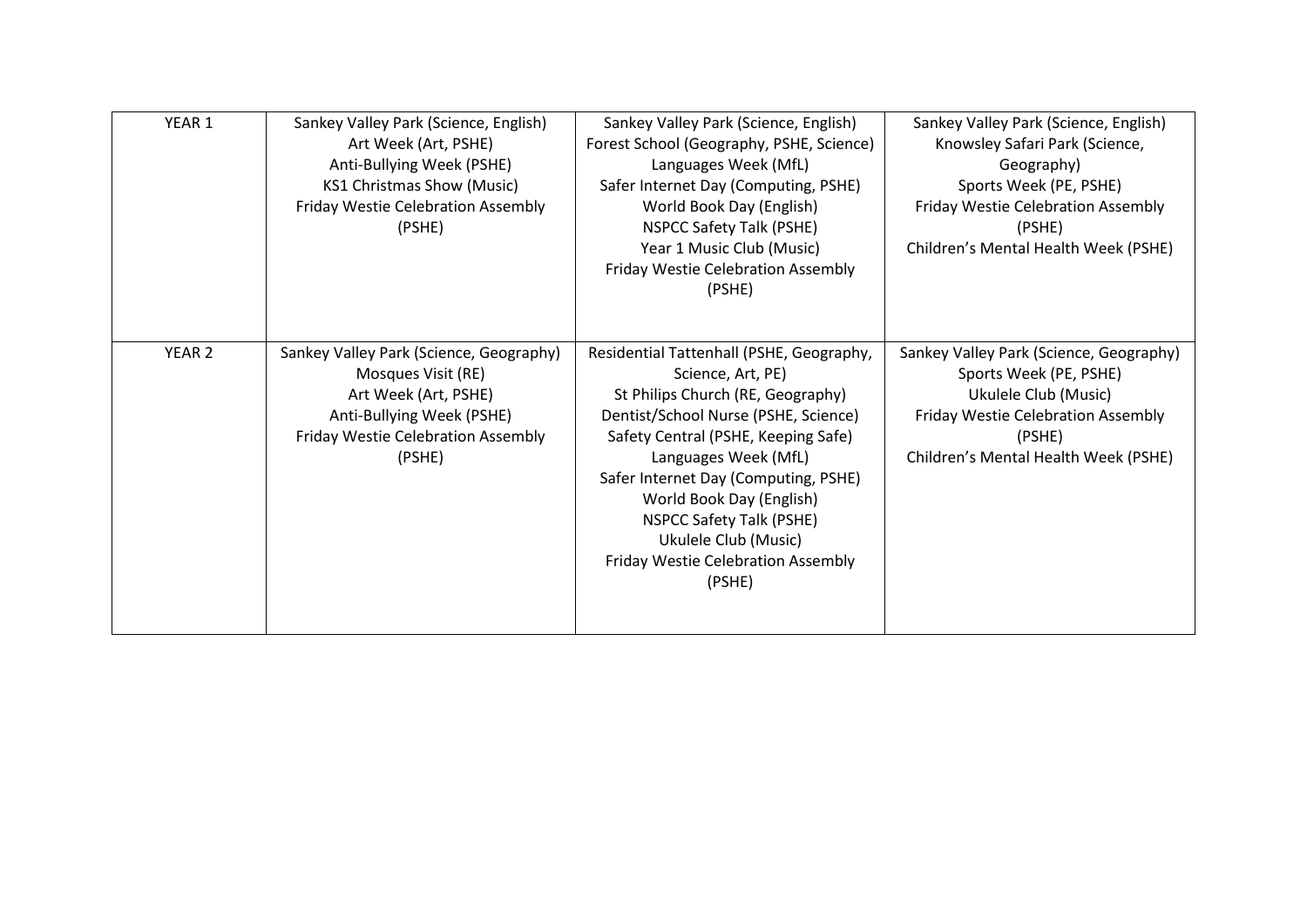| YEAR <sub>3</sub> | Sankey Valley Park (Science, Geography,     | Burwardsley / Beeston (History, English) | Liverpool World Museum (History,     |
|-------------------|---------------------------------------------|------------------------------------------|--------------------------------------|
|                   | Maths)                                      | Stone Age Man Visit (History, English)   | Geography, English)                  |
|                   | <b>Great Sankey High School (Computing)</b> | Languages Week (MfL)                     | Sports Week (PE, PSHE)               |
|                   | Art Week (Art, PSHE)                        | Safer Internet Day (Computing, PSHE)     | Music Evening (Music)                |
|                   | Anti-Bullying Week (PSHE)                   | World Book Day (English)                 | Choir (Music)                        |
|                   | Times Tables Rock Stars Week (Maths)        | <b>NSPCC Safety Talk (PSHE)</b>          | Instrumental Lessons (Music)         |
|                   | Westie Factor (PSHE, Music)                 | Choir (Music)                            | Westie Factor (PSHE, Music)          |
|                   | Friday Westie Celebration Assembly          | Instrumental lessons (Music)             | Parr Hall Choir Competition(Music)   |
|                   | (PSHE)                                      | Friday Westie Celebration Assembly       | Friday Westie Celebration Assembly   |
|                   |                                             | (PSHE)                                   | (PSHE)                               |
|                   |                                             |                                          | Children's Mental Health Week (PSHE) |
|                   |                                             |                                          |                                      |
|                   |                                             |                                          |                                      |
|                   |                                             |                                          |                                      |
| YEAR 4            | Sankey Valley Park (Science, Geography,     | Residential Robinwood (PSHE, PE,         | Chester Visit (History)              |
|                   | Maths)                                      | Geography)                               | Sports Week (PE, PSHE)               |
|                   | <b>Great Sankey High School (Computing)</b> | Languages Week (MfL)                     | <b>Music Evening (Music)</b>         |
|                   | Art Week (Art, PSHE)                        | Safer Internet Day (Computing, PSHE)     | Choir (Music)                        |
|                   | Anti-Bullying Week (PSHE)                   | <b>NSPCC Safety Talk (PSHE)</b>          | Instrumental Lessons (Music)         |
|                   | Times Tables Rock Stars Week (Maths)        | Choir (Music)                            | Westie Factor (PSHE, Music0          |
|                   | Choir (Music)                               | Instrumental Lessons (Music)             | Parr Hall Choir Competition (Music)  |
|                   | Instrumental Lessons (Music)                | Manchester Camerata (Music)              | Friday Westie Celebration Assembly   |
|                   | Westvale House Care Home Visit (PSHE,       | Friday Westie Celebration Assembly       | (PSHE)                               |
|                   | Music)                                      | (PSHE)                                   | Children's Mental Health Week (PSHE) |
|                   | Westie Factor (PSHE, Music)                 |                                          |                                      |
|                   | Friday Westie Celebration Assembly          |                                          |                                      |
|                   | (PSHE)                                      |                                          |                                      |
|                   |                                             |                                          |                                      |
|                   |                                             |                                          |                                      |
|                   |                                             |                                          |                                      |